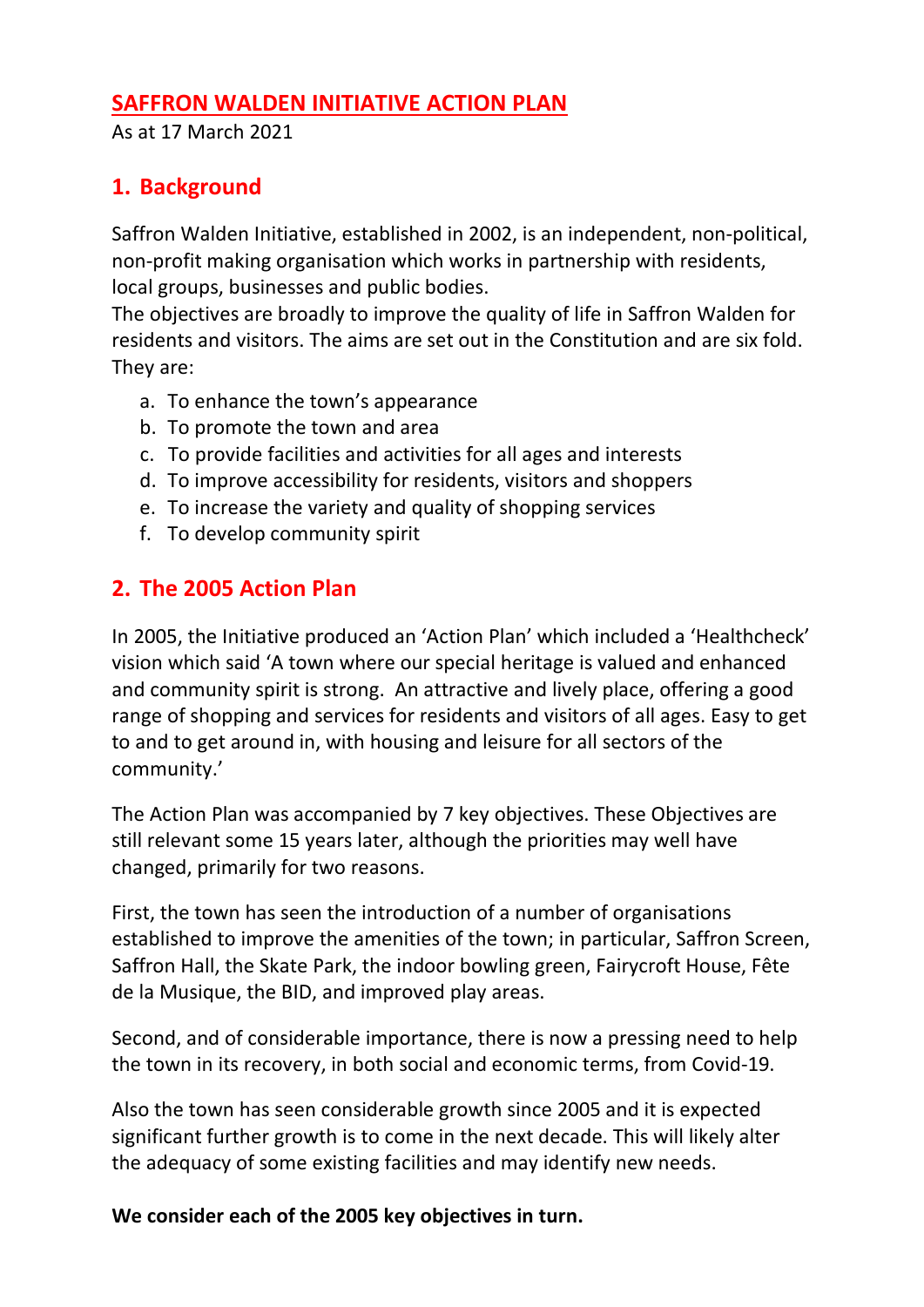**Objective 1**. Create a robust, effective, cross-sector partnership to support community involvement in planning Saffron Walden's future.

The Initiative should try to play a part whenever meetings take place involving the key political personnel, leaders of the many and diverse sporting, recreational, cultural and religious groups, and the business community. These meetings should be aimed at supporting community involvement in planning Saffron Walden's future.

This work could build on the Neighbourhood Plan prepared by the Saffron Walden Town Council and the Local Plan being developed by the Uttlesford District Council. In addition, the Initiative may be able to play a role in the work being developed by the Community Stakeholder Forum.

The initiative should ensure that an impact can be made both in the short term and in the longer term. It may be necessary to consult with the BID, the Round Table, Fairycroft House, the Arts Trust, Citizens Advice, Saffron Hall and Saffron Screen, the TIC and others, to identify areas where they feel there could be a role for the Initiative.

#### **Objective 2**. Provide for the accommodation needs of young people, key workers, and those on modest incomes.

There remains a pressing need for improvements in this area, and the post pandemic scenario is troubling. The role of the Initiative in this context would be to gather data, by way of conducting surveys, to help ensure that all housing proposals take full account of young people, key workers and those on modest incomes, to provide the statutory authorities with information that will help to ensure compliance with S106 requirements.

## **Objective 3**. Better engage and provide for the needs of children, teenagers and young adults.

Although the situation in 2021 has much improved from 2005 so far as young people are concerned, for example, the Skate Park, children and young person's films at Saffron Screen, the improvement of play areas on the Common, and the work of Fairycroft House, there is still a perception that the town lacks a co-ordinated youth policy.

The Initiative could champion events by working with local organisations such as the Camera Club, Fairycroft House and Running Clubs to provide Young Persons activities such as an under 18 Photography Competition, under 18 Litter Picks and under 18 Park Fun Runs.

The Initiative should take into account the opinions of young people represented on the Uttlesford Youth Council.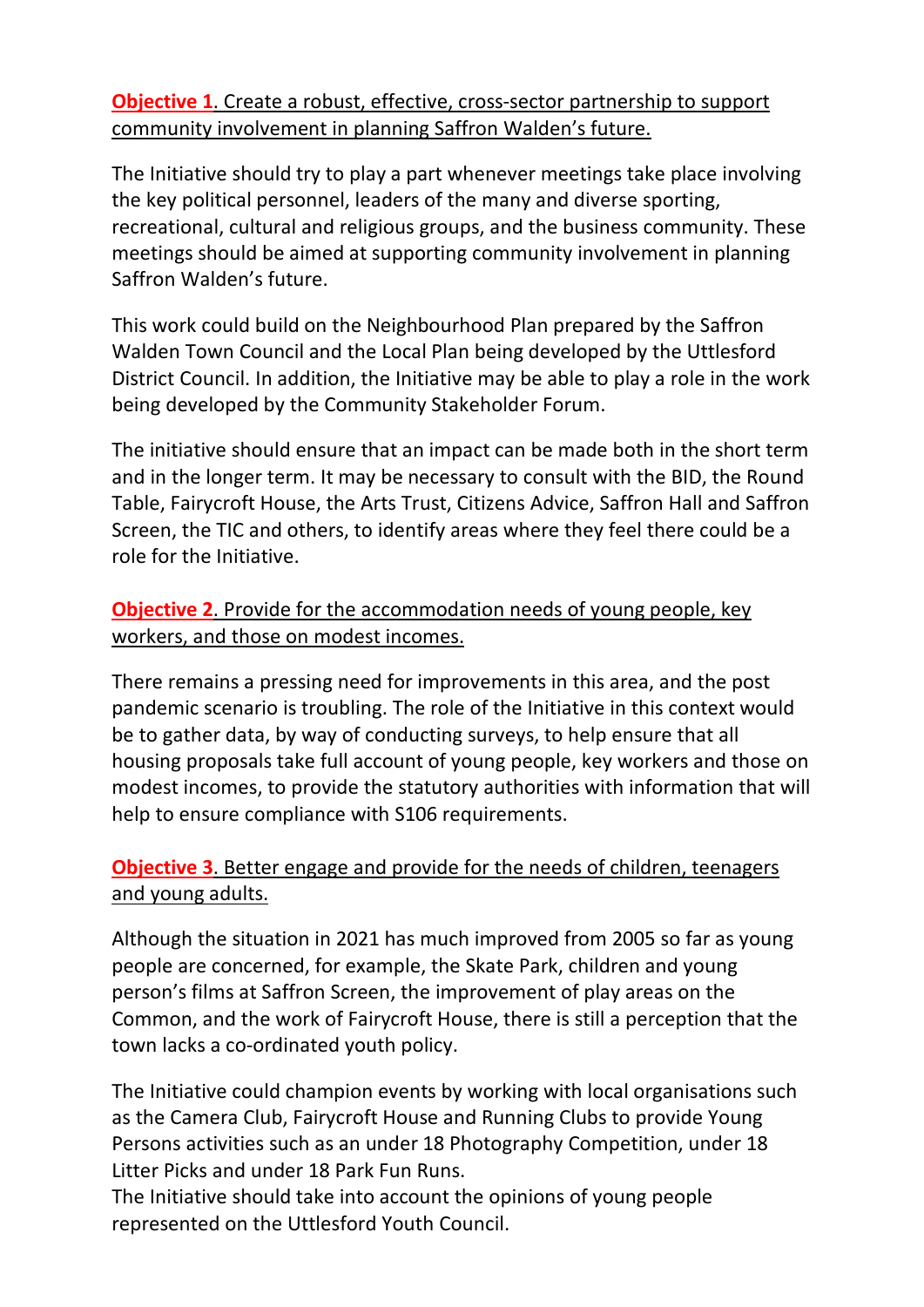## **Objective 4.** Address growing congestion problems and local concerns about weak public transport.

The transport provision in and around Saffron Walden is still problematic. For example, the bus service to Audley End station still does not link up with the trains to London and Cambridge. Cycle lanes are either non-existent or, as in the case to the station, still perceived by many as very dangerous. Provision for the parking of bikes in town is limited. Pavements are narrow and, especially in a post pandemic 'normal', require widening.

The Initiative should have a part to play by way of providing information from surveys to enable the statutory authorities to address these concerns. The Initiative has a part to play, also primarily through surveys, to improve some of the key planning and traffic issues, for example to identify places for electric charging points.

The Initiative should continue to supply the TIC with town trail visitor leaflets to encourage visitors to walk around the town.

#### **Objective 5**. Support and improve the long-term vitality of the town.

Many of the projects and activities identified in the 2005 Report have been developed by groups such as BID and others.

The Initiative should continue to expand its work on the Blue Plaque scheme. It should also work with the Heritage Development Group and others to provide signage and information at key points in the town by providing information at the site of the history that took place there. The signage about the Ditches, the Castle, and the WWII emplacements are but three examples of what has already been achieved. But more could be done and, with the support of the TIC, leaflets could be provided for cycling tours etc.

The Initiative already provides Welcome Packs for new residents, maintains the oral history Listening Bench and the Maze at Swan Meadow.

## **Objective 6**. Enhance the appearance and accessibility of the town and public spaces.

The town's appearance can be enhanced by regular litter picks, the cleaning of Highway signage, the identification of redundant street furniture, and support for the display of flower tubs. It could provide publicity for the public footpath network.